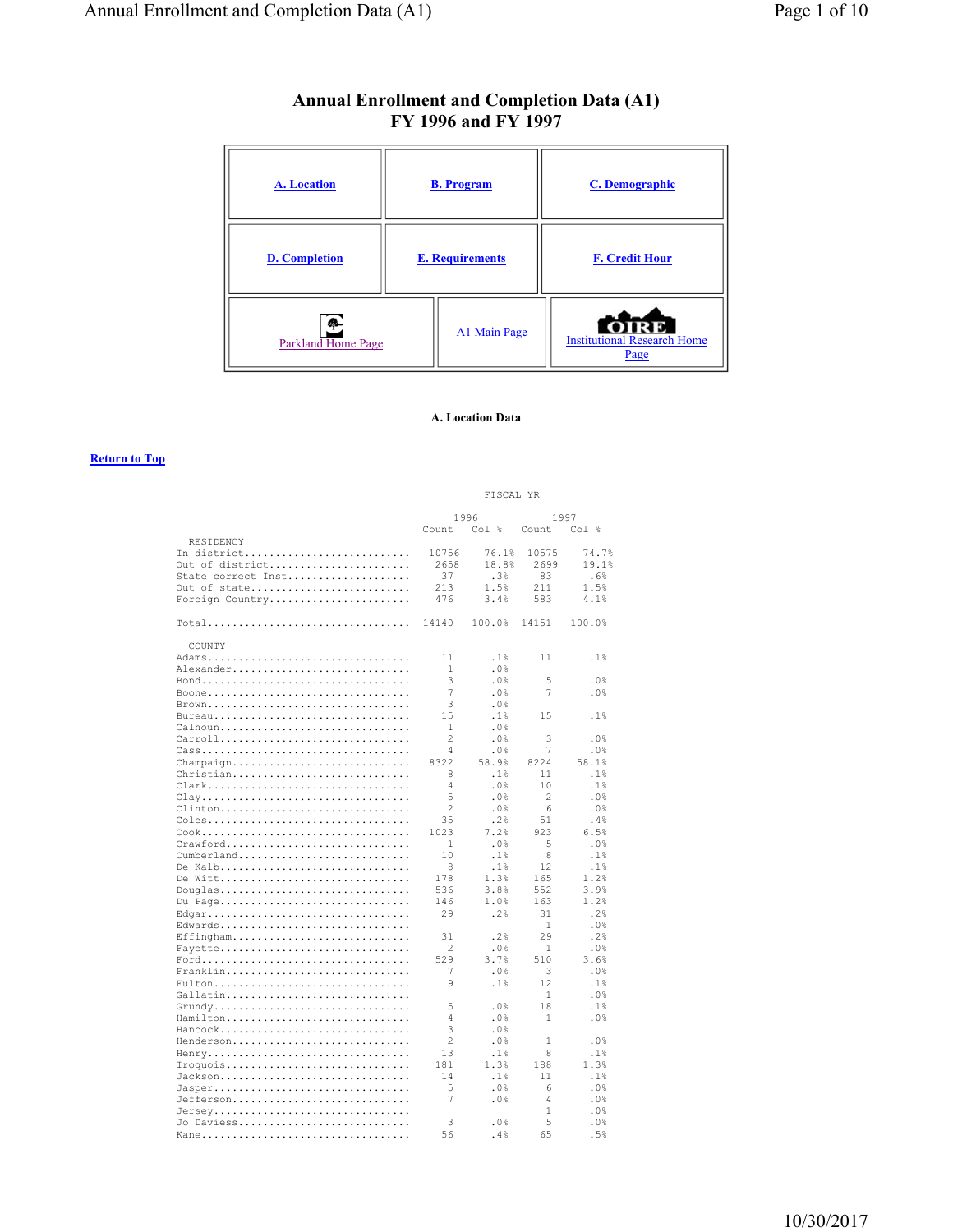| Kankakee                | 54             | . 4%    | 64    | .5%     |
|-------------------------|----------------|---------|-------|---------|
| Kendall                 | 4              | .0%     | 8     | .1%     |
|                         |                |         |       |         |
|                         | 8              | .1%     | 12    | .1%     |
|                         | 96             | .7%     | 94    | .7%     |
|                         |                |         |       |         |
| La Salle                | 19             | .1%     | 14    | .1%     |
| Lawrence                | 5              | .0%     | 1     | .0%     |
|                         |                |         |       |         |
|                         | 6              | .0%     | 6     | .0%     |
| Livingston              | 155            | 1.1%    | 119   | .8%     |
|                         |                |         |       |         |
| Logan                   | 16             | .1%     | 14    | .1%     |
| McDonough               | 9              | .1%     | 7     | .0%     |
|                         |                |         |       |         |
| McHenry                 | 28             | .2%     | 41    | .3%     |
| McLean                  | 273            | 1.9%    | 315   | 2.2%    |
|                         |                |         |       |         |
| Macon                   | 124            | .9%     | 135   | 1.0%    |
| Macoupin                | 4              | .0%     | 3     | .0%     |
| Madison                 | 35             | .2%     | 35    | .2%     |
|                         |                |         |       |         |
| Marion                  | 7              | $.0\%$  | 7     | .0%     |
| Marshall                | 1              | .0%     |       |         |
|                         |                |         |       |         |
| Mason                   | 4              | .0%     | 6     | .0%     |
| Massac                  |                |         | 2     | $.0\%$  |
|                         | 6              | .0%     |       | .0%     |
| Menard                  |                |         | 5     |         |
| Mercer                  | 4              | .0%     | 3     | .0%     |
| Monroe                  | 3              | .0%     | 3     | .0%     |
|                         |                |         |       |         |
| Montgomery              | 9              | .1%     | 4     | .0%     |
| Morgan                  | 7              | .0%     | 11    | .1%     |
|                         |                |         |       |         |
| Moultrie                | 19             | .1%     | 23    | .2%     |
| Ogle                    | 10             | .1%     | 7     | .0%     |
|                         |                | .2%     | 45    | .3%     |
| Peoria                  | 35             |         |       |         |
| Perry                   | 2              | .0%     | 5     | .0%     |
| Piatt                   | 596            | 4.2%    | 615   | 4.3%    |
|                         |                |         |       |         |
| Pike                    | 8              | .1%     | 5     | .0%     |
| Pope                    | 1              | .0%     |       |         |
|                         |                |         |       |         |
| Putnam                  | 1              | . $0\%$ | 1     | .0%     |
| Randolph                | 4              | .0%     | 5     | .0%     |
| Richland                | 1              | .0%     | 5     | .0%     |
|                         |                |         |       |         |
| Rock Island             | 23             | .2%     | 18    | .1%     |
| St. Clair               | 36             | .3%     | 29    | .2%     |
|                         |                |         |       |         |
| Saline                  | 3              | .0%     | 3     | .0%     |
| Sangamon                | 48             | .3%     | 56    | .4%     |
|                         |                |         |       |         |
| Schuyler                | 2              | .0%     | 4     | .0%     |
| Scott                   | $\overline{c}$ | . $0\%$ |       |         |
|                         | 15             |         | 15    |         |
| $Shelby$                |                | .1%     |       | .1%     |
| Stark                   | 2              | .0%     | 2     | .0%     |
| Stephenson              | 7              | .0%     | 6     | .0%     |
|                         |                |         |       |         |
| Tazewell                | 25             | .2%     | 27    | .2%     |
|                         | 1              | .0%     | 2     | .0%     |
|                         |                |         |       |         |
|                         |                |         |       |         |
| Vermilion               | 301            | 2.1%    | 239   | 1.7%    |
|                         |                |         |       |         |
| Wabash                  | 1              | . 0%    | 3     | .0%     |
| Warren                  | 7              | .0%     | 7     | .0%     |
|                         | 7              |         |       |         |
| Washington              |                | .0%     | 5     | .0%     |
| Wayne                   | 6              | .0%     | 8     | .1%     |
| White                   | 5              | .0%     | 4     | .0%     |
|                         |                |         |       |         |
| Whiteside               | 9              | .1%     | 12    | .1%     |
|                         | 87             | .6%     | 82    | .6%     |
|                         |                |         |       |         |
| Williamson              | 5              | .0%     | 6     | .0%     |
| Winnebago               | 29             | .2%     | 40    | .3%     |
| Woodford                | 13             | .1%     | 10    | .1%     |
|                         |                |         |       |         |
| Correct/00State/Foreign | 726            | 5.1%    | 877   | 6.2%    |
|                         |                |         |       |         |
| Total                   | 14139          | 100.0%  | 14151 | 100.0%  |
|                         |                |         |       |         |
| STATE                   |                |         |       |         |
|                         | 6              |         | 15    |         |
| Not Reported            |                | .0%     |       | .1%     |
| Alabama                 | 2              | .0%     | 1     | .0%     |
| Arizona                 | 2              | .0%     | 1     | .0%     |
|                         |                |         |       |         |
| Arkansas                | 2              | . 0%    | 2     | . 0%    |
| California              | 18             | .1%     | 17    | .1%     |
|                         |                |         |       |         |
| Colorado                | 3              | . 0%    | 2     | .0%     |
| Connecticut             |                |         | 1     | .0%     |
| Florida                 | 4              | . 0%    | 6     | . 0%    |
|                         |                |         |       |         |
| Georgia                 | 3              | .0%     | 2     | . 0%    |
| Hawaii                  | 3              | .0%     | 3     | . 0%    |
| Idaho                   | 1              | .0%     | 1     | .0%     |
|                         |                |         |       |         |
| Illinois                | 13451          | 95.1%   | 13357 | 94.4%   |
| Indiana                 | 32             | .2%     | 25    | .2%     |
|                         |                |         |       |         |
|                         | 4              | . 0%    | 4     | .0%     |
| Kansas                  | 2              | .0%     | 1     | .0%     |
| Kentucky                | 3              | .0%     | 2     | .0%     |
|                         |                |         |       |         |
| Louisiana               | 2              | .0%     | 7     | .0%     |
| Maryland                | 3              | .0%     | 1     | .0%     |
|                         |                |         |       |         |
| Massachusetts           | 1              | .0%     | 1     | .0%     |
| Michigan                | 17             | .1%     | 10    | .1%     |
| Minnesota               | 2              | .0%     | 5     | . $0\%$ |
|                         |                |         |       |         |
| Mississippi             | 3              | .0%     | 1     | .0%     |
| Missouri                | 24             | .2%     | 24    | .2%     |
|                         |                |         |       |         |
| Nebraska                | 5              | .0%     | 3     | .0%     |
| New Jersey              | 6              | .0%     | 5     | .0%     |
| New York                | 9              | .1%     | 12    | .1%     |
|                         |                |         |       |         |
| North Carolina          | 6              | .0%     | 2     | . $0\%$ |
|                         | 20             | .1%     | 17    | .1%     |
| Oklahoma                | 2              |         | 3     | . 0%    |
| Oregon                  |                | .0%     | 2     | $.0\%$  |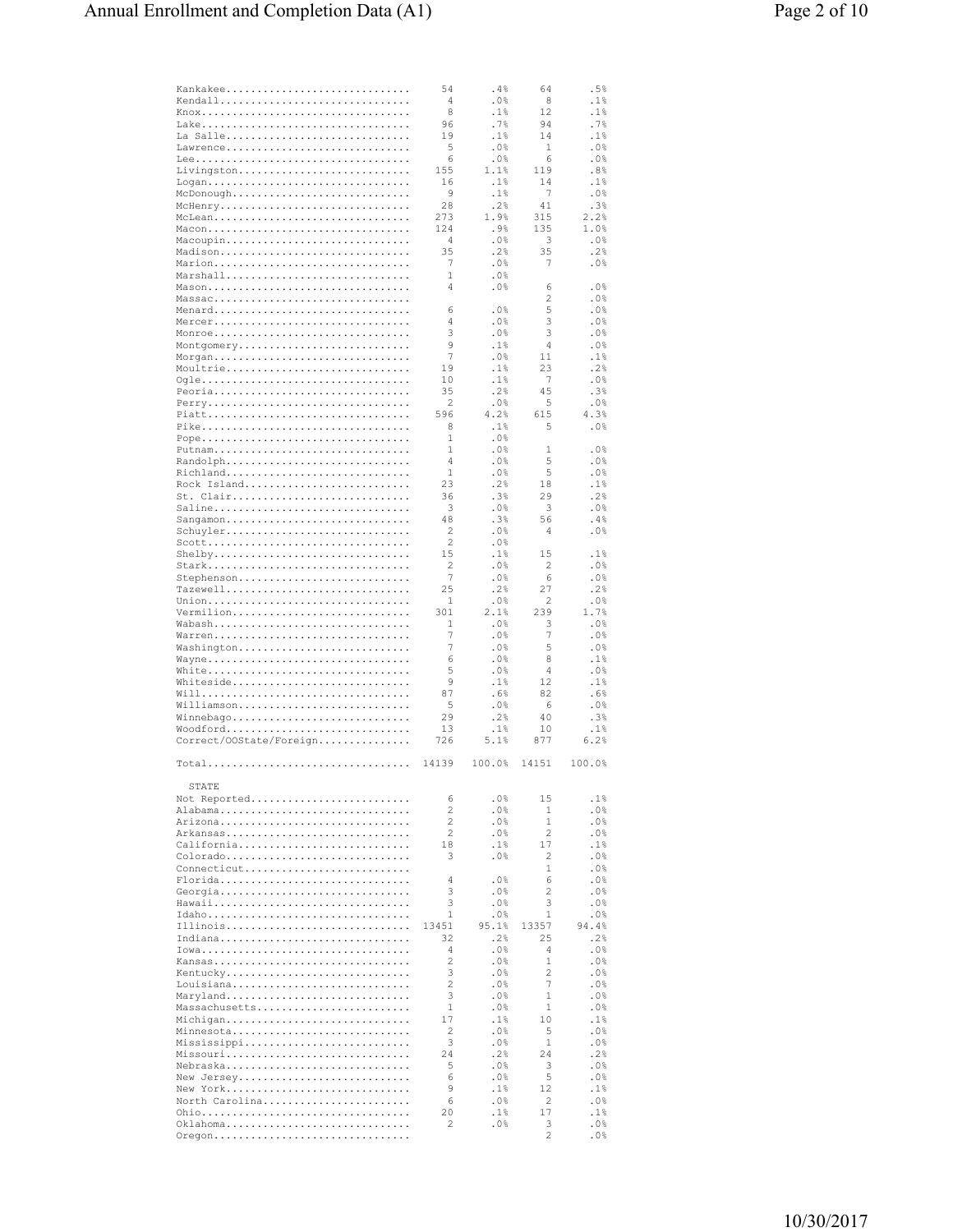| Pennsylvania |                | .0%          |                | . 0%      |
|--------------|----------------|--------------|----------------|-----------|
|              | $\mathfrak{D}$ | .0%          | $\mathcal{P}$  | .0%       |
| S Dakota     | 1              | .0%          |                |           |
| $T$ ennessee | 3              | .0%          | 6              | .0%       |
| $T$ exas     |                | .0%          | $\overline{4}$ | .0%       |
| Virginia     | 5              | .0%          | $\kappa$       | .0%       |
| Washington   |                | .0%          | $\overline{1}$ | .0%       |
| Wisconsin    | 7              | .0%          | q              | .1%       |
| Foreign      | 476            | 3.4%         | 583            | $4 - 1$ % |
|              |                | 100.0% 14151 |                | 100 0%    |

# **Return to Top**

# **B.** Program Data

|            | FISCAL<br>ΥR   |         |                |         |
|------------|----------------|---------|----------------|---------|
|            | 1996           |         | 1997           |         |
|            | Count          | Col %   | Count          | Col %   |
| Program    |                |         |                |         |
| B ABMAAS   | 33             | .2%     | 53             | . $4\%$ |
| B ACCAAS   | 178            | 1.3%    | 176            | 1.2%    |
| B ACCCER   | 23             | .2%     | 34             | .2%     |
| B AGBCER   | 3              | .0%     | 1              | .0%     |
| B BDCAAS   | 61             | .4%     | 32             | .2%     |
| B BDMCER   | 3              | .0%     | 3              | .0%     |
|            | 2.4            | .2%     | 28             | .2%     |
| B BNKAAS   |                |         |                |         |
| B BPMAAS   | 61             | .4%     | 28             | .2%     |
| B CMSAAS   | 45             | .3%     | 70             | .5%     |
| B CPLAAS   | 28             | .2%     | 36             | .3%     |
| B CPMAAS   | 36             | .3%     | 42             | .3%     |
| B CSMCER   | 15             | .1%     | 17             | .1%     |
| B EQMAAS   | 23             | . $2\%$ | 25             | .2%     |
| B EQMCER   | 5              | .0%     | $\overline{4}$ | .0%     |
| B HIFCER   | 6              | .0%     | $\overline{4}$ | .0%     |
| B HIHAAS   | 23             | .2%     | 27             | .2%     |
| B HIMCER   | 5              | .0%     | 5              | .0%     |
| B HIRAAS   | 29             | .2%     | 33             | .2%     |
| B INDCER   | 11             | .1%     | 17             | .1%     |
| B INTCER   | $\overline{c}$ | . $0\%$ | 6              | .0%     |
| B IPRCOC   | 3              | $.0\%$  | $1\,$          | .0%     |
| B MGTAAS   | 227            | 1.6%    | 200            | 1.4%    |
|            | 42             |         |                |         |
| B MKTAAS   |                | .3%     | 43             | .3%     |
| B MTMCER   | 3              | .0%     | $1\,$          | .0%     |
| B OCAAAS   | 54             | .4%     | 49             | .3%     |
| B OCDAAS   | $\overline{4}$ | .0%     | 2              | .0%     |
| B OCIAAS   | 41             | .3%     | 31             | .2%     |
| B OCLAAS   | 50             | .4%     | 46             | .3%     |
| B OCMAAS   | 47             | .3%     | 36             | .3%     |
| B OCPCER   | 20             | .1%     | 13             | .1%     |
| B OCTCER   | 17             | .1%     | 17             | .1%     |
| B RESAAS   | 15             | .1%     | 7              | .0%     |
| B RESCER   | $\overline{4}$ | .0%     | 6              | .0%     |
| B RTLAAS   | 11             | .1%     | 10             | .1%     |
| B TRACER   | 37             | .3%     | 29             | .2%     |
| E AMTCER   | 17             | .1%     | 14             | .1%     |
|            | 4              | .0%     | $\overline{4}$ |         |
| E AUSCER   |                |         |                | .0%     |
| E AUTAAS   | 58             | .4%     | 54             | .4%     |
| E BGMCER   | 18             | .1%     | 18             | . $1\%$ |
| E BRLCOC   | 1              | .0%     |                |         |
| E CBMAAS   | 10             | .1%     | 13             | .1%     |
| E CITAAS   | 66             | .5%     | 79             | .6%     |
| E CIVCER   | 22             | .2%     | 19             | .1%     |
| E CMDCER   | 11             | .1%     | 10             | .1%     |
| E DRTCER   | 10             | .1%     | 8              | .1%     |
| E ECSAAS   | 40             | .3%     | 40             | .3%     |
| E ELPCOC   | 18             | .1%     | 22             | .2%     |
| E ELTAAS   | 48             | .3%     | 55             | .4%     |
| E ENOCOC   | $\mathbf{1}$   | .0%     | $\overline{c}$ | .0%     |
| E MFOCER   |                |         | 1              | .0%     |
| E MFTCER   | 11             | .1%     | 15             | .1%     |
| E MPECOC   | $\Delta$       | .0%     | $\overline{c}$ | . $0\%$ |
|            | 8              |         |                |         |
| E MTMCER   |                | .1%     | 10             | .1%     |
| E TACCOC   | $\overline{2}$ | .0%     | $\overline{2}$ | .0%     |
| E TTTCOC   | 90             | .6%     | 59             | .4%     |
| $F$ MCAAAS | 3              | .0%     | $\mathbf{1}$   | .0%     |
| F MCBAAS   | 41             | .3%     | 31             | .2%     |
| $F$ MCCAAS | 11             | .1%     | 8              | .1%     |
| F MCDAAS   | 52             | .4%     | 67             | .5%     |
| F MCJAAS   | 18             | .1%     | 8              | .1%     |
| F MCPAAS   | 3              | .0%     | 3              | .0%     |
| $F$ MCRAAS | 17             | .1%     | 16             | .1%     |
| F MCVAAS   | 63             | .4%     | 48             | .3%     |
| G DASCER   | 22             | .2%     | 22             | .2%     |
| G DHGAAS   | 73             | .5%     | 71             | .5%     |
| G EMAAOP   | 6              | .0%     | -7             | .0%     |
|            |                |         |                |         |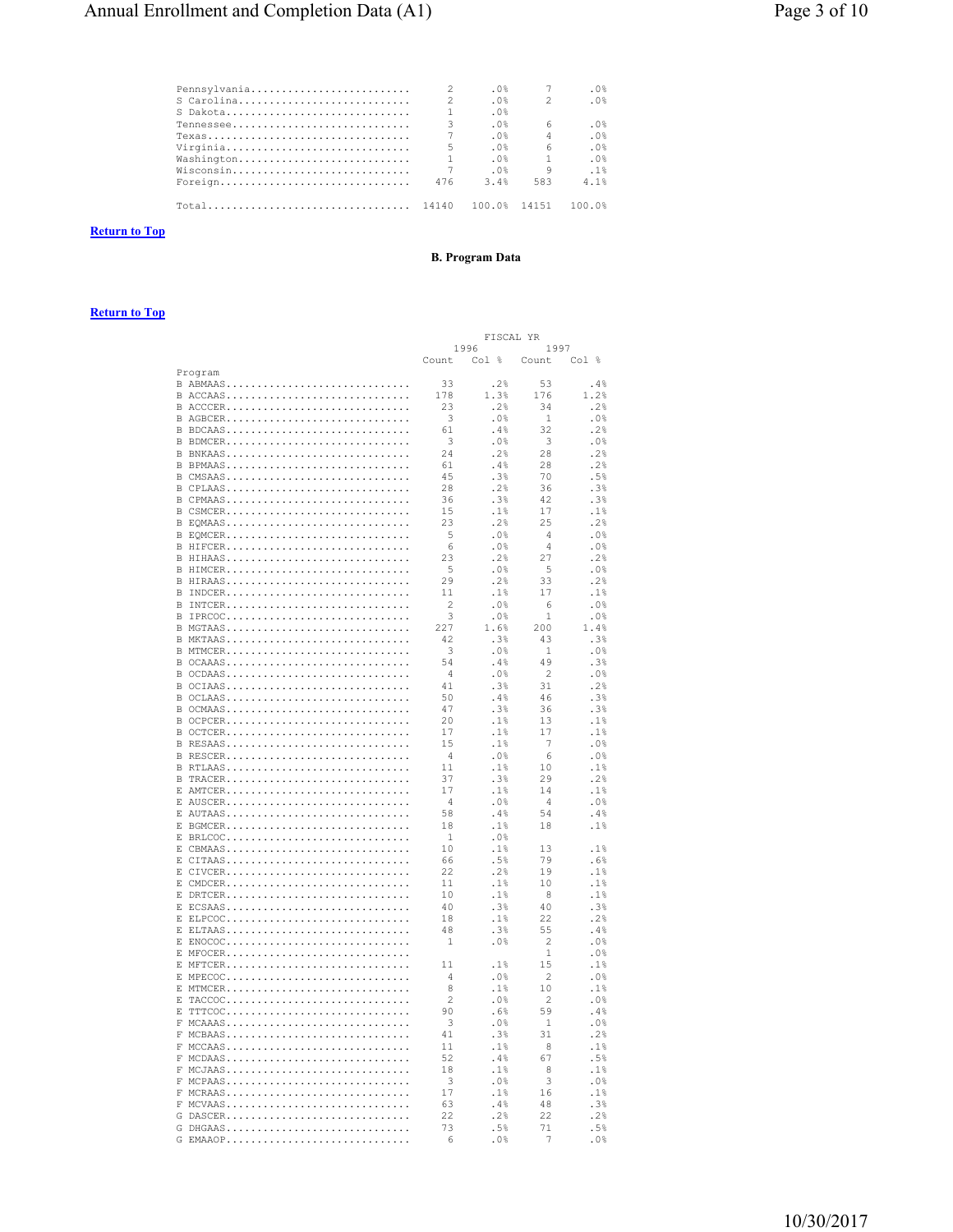| G EMPCOC   | 3              | .0%    | 3              | .0%    |
|------------|----------------|--------|----------------|--------|
| G OTAAAS   | 36             | .3%    | 41             | .3%    |
| G RTHCEC   | 7              | .0%    |                |        |
| G RTTAAS   | 32             | .2%    | 31             | .2%    |
| G SURCER   | 15             | .1%    | 16             | .1%    |
| G VTTAAS   | 68             | .5%    | 63             | .4%    |
| G XRAAAS   | 36             | .3%    | 26             | .2%    |
| H GAAAA    | 2183           | 15.4%  | 2258           | 16.0%  |
| H GAACE    | 3287           | 23.2%  | 3066           | 21.7%  |
| M CNAAAS   | 9.5            | .7%    | 126            | .9%    |
| M CNACER   | 9              | .1%    | 13             | .1%    |
| M VCGAAS   | 30             | .2%    | 31             | .2%    |
| M VCGCER   | $\overline{c}$ | .0%    |                |        |
| N ASGAS    | 1735           | 12.3%  | 1805           | 12.8%  |
| OCCUP019   | 18             | .1%    | 14             | .1%    |
| OCCUP069   | 122            | .9%    | 90             | .6%    |
| OCCUP079   | 952            | 6.7%   | 882            | 6.2%   |
| OCCUP089   | 20             | .1%    | 21             | .1%    |
| OCCUP109   | 8              | .1%    | 8              | .1%    |
|            | 656            | 4.6%   | 669            | 4.7%   |
| OCCUP179   |                |        |                |        |
| OCCUP200   | 63             | .4%    | 58             | .4%    |
| OCCUP210   | 230            | 1.6%   | 198            | 1.4%   |
| OCCUP439   | 21             | .1%    | 15             | .1%    |
| OCCUP469   | 14             | .1%    | 51             | .4%    |
| OCCUP479   | 107            | .8%    | 106            | .7%    |
| OCCUP489   | 88             | .6%    | 55             | .4%    |
| R NASAOP   | 44             | .3%    | 36             | .3%    |
| R NURAAS   | 407            | 2.9%   | 360            | 2.5%   |
| R PNGCER   | 65             | .5%    | 55             | .4%    |
| S CDACOC   | 14             | .1%    | 13             | .1%    |
| S CHDAAS   | 171            | 1.2%   | 165            | 1.2%   |
| $S$ CJSAAS | 153            | 1.1%   | 173            | 1.2%   |
| S FSTAAS   | 28             | .2%    | 28             | .2%    |
| S FSTCER   | 1              | .0%    | 5              | .0%    |
| VOCSK160   | 193            | 1.4%   | 360            | 2.5%   |
| VOCSK161   | 42             | .3%    | 79             | .6%    |
|            | 109            | .8%    | 147            | 1.0%   |
| Y ARECE    | 12             | .1%    | $\overline{4}$ | .0%    |
| Y ABICE    | 128            | .9%    | 215            | 1.5%   |
| Y ASACE    | 303            | 2.1%   | 373            | 2.6%   |
| Y ASECE    | 19             | .1%    | 8              | .1%    |
| Y ELBCE    | 9              | .1%    | 25             | .2%    |
| Y ELICE    | 8              | .1%    | 22             | .2%    |
| Y GSUAGS   | 660            | 4.7%   | 596            | 4.2%   |
|            |                |        |                |        |
| Total      | 14140          | 100.0% | 14151          | 100.0% |

 $\texttt{Source-in:\\\\enroll\{a1\q1\q27.\,sps}\text{\hspace{0.5cm}} \textbf{04 \hspace{0.5cm} \text{Sep 97}}$ 

### **Return to Top**

## **C. Demographic Data**

|                                   | FISCAL YR    |                       |              |        |  |
|-----------------------------------|--------------|-----------------------|--------------|--------|--|
|                                   | 1996<br>1997 |                       |              |        |  |
|                                   |              | Count Col % Count     |              | Col %  |  |
| AGE RANGE                         |              |                       |              |        |  |
| Under 17.                         | 9.5          | .7%                   | 105          | .7%    |  |
| 17-20 yrs old                     | 4168         | 29.5%                 | 4417         | 31.2%  |  |
| 21-24 yrs old                     | 3198         | 22.6%                 | 3251         | 23.0%  |  |
| 25-30 yrs old                     | 2178         | 15.4%                 | 2097         | 14.8%  |  |
| 31-39 yrs old                     | 2313         | 16.4%                 | 2118         | 15.0%  |  |
| 40-55 yrs old                     | 1813         | 12.8%                 | 1814         | 12.8%  |  |
| Over 55 yrs old                   |              | 375 2.7% 349          |              | 2.5%   |  |
| $Total$                           | 14140        |                       | 100.0% 14151 | 100.0% |  |
| ETHNICITY/RACE                    |              |                       |              |        |  |
| Asian/Pacific Islander            | 558          | $3.9%$ 588            |              | 4.2%   |  |
| Am Indian/Alaskan Nat             | 53           | .4%                   | 51           | $.4\%$ |  |
| Black Non-Hispanic                | 1703         | 12.0%                 | 1760         | 12.4%  |  |
| Hispanic                          |              | 344 2.4%              | 359          | 2.5%   |  |
| White Non Hispanic                | 10985        | 77.7%                 | 10768        | 76.1%  |  |
| Non resident Alien                | 497          | 3.5%                  | 625          | 4.4%   |  |
| $Total$                           | 14140        | 100.0%                | 14151        | 100.0% |  |
|                                   |              |                       |              |        |  |
| <b>SEX</b>                        |              |                       |              |        |  |
| Male                              |              | 6069 42.9% 6180 43.7% |              |        |  |
| Female                            | 8071         | 57.1%                 | 7971         | 56.3%  |  |
| $Total$                           | 14140        | 100.0%                | 14151        | 100.0% |  |
| Current Intent                    |              |                       |              |        |  |
| Prepare for transfer to 4 yr coll |              | 4088 28.9% 4129       |              | 29.2%  |  |
| Improve skills for present job    | 1069         | 7.6% 861              |              | 6.1%   |  |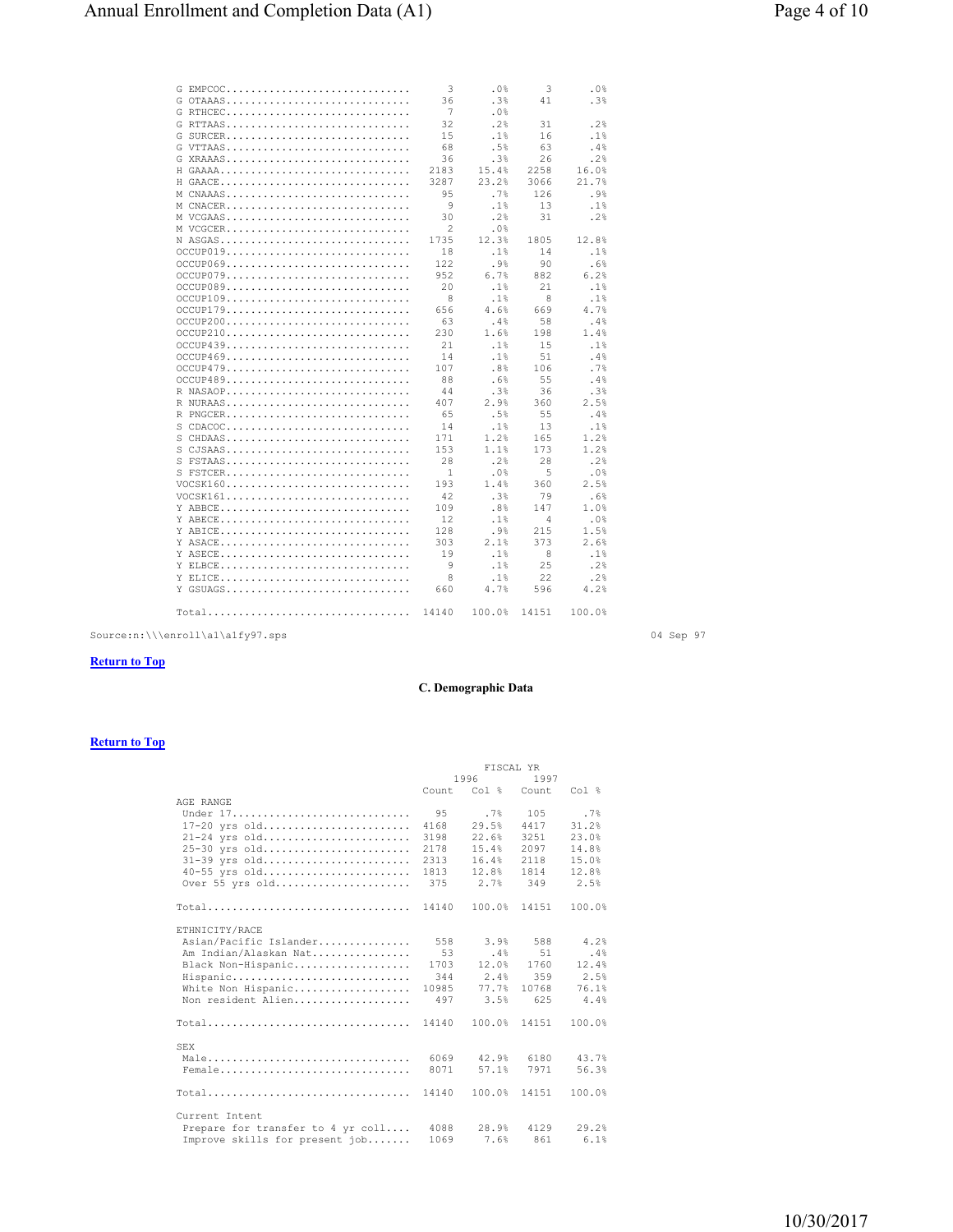| Prepare for future job immediately<br>after attending P<br>Prepare for GED or improve basic ac | 3881         | 27.4%          | 3227         | 22.8%         |
|------------------------------------------------------------------------------------------------|--------------|----------------|--------------|---------------|
| skills<br>Personal interest not career                                                         | 452          | 3.2%           | 272          | 1.9%          |
| oriented<br>Unknown/Other                                                                      | 2148<br>2502 | 15.2%<br>17.7% | 1097<br>4565 | 7.8%<br>32.3% |
| Total                                                                                          | 14140        | 100.0%         | 14151        | 100.0%        |
| ENROLLMENT OBJECTIVE<br>Complete one or several courses                                        | 6885         | 48.7%          | 6419         | 45.4%         |
| Complete a Certificate                                                                         | 562          | 4.0%           | 471          | 3.3%          |
| Complete Assoc degree                                                                          | 6693         | 47.3%          | 7261         | 51.3%         |
| Total                                                                                          | 14140        | 100.0%         | 14151        | 100.0%        |
| DISADVANTAGED STATUS<br>Not applicable                                                         | 8628         | 61.0%          | 9082         | 64.2%         |
| Economically disadvantaged                                                                     | 828          | 5.9%           | 840          | 5.9%          |
| Academically disadvantaged<br>Both econ & acad disadvantaged                                   | 3526<br>1158 | 24.9%<br>8.2%  | 3332<br>897  | 23.5%<br>6.3% |
| Total                                                                                          | 14140        | 100.0%         | 14151        | 100.0%        |
| LTDENG PROFICIENCY<br>Not applicable                                                           | 13487        | 95.4%          | 13806        | 97.6%         |
| Ltd Eng Proficiency                                                                            | 653          | 4.6%           | 345          | 2.4%          |
| Total                                                                                          | 14140        | 100.0%         | 14151        | 100.0%        |
| Disability STATUS                                                                              |              |                |              |               |
| Not applicable<br>Disabilities                                                                 | 13752<br>388 | 97.3%<br>2.7%  | 13817<br>334 | 97.6%<br>2.4% |
| Total                                                                                          | 14140        | 100.0%         | 14151        | 100.0%        |
| Signed Declaration of Intent                                                                   |              |                |              |               |
|                                                                                                | 675<br>13465 | 4.8%<br>95.2%  | 8<br>14143   | .1%<br>99.9%  |
| Total                                                                                          | 14140        | 100.0%         | 14151        | 100.0%        |
| SPEC SUPPORT/Disabilities<br>Not Applicable                                                    | 13752        | 97.3%          | 13817        | 97.6%         |
| No support                                                                                     |              |                | 200          | 1.4%          |
| Sup Services/Perkins II Funds<br>Sup Services/Other Sources                                    | 61<br>327    | .4%<br>2.3%    | 29<br>105    | .2%<br>.7%    |
| Total                                                                                          | 14140        | 100.0%         | 14151        | 100.0%        |
| SPEC SUPPORT/DISADVANTAGED<br>Not Applicable                                                   | 8628         | 61.0%          | 9082         | 64.2%         |
| No support                                                                                     |              |                | 4746         | 33.5%         |
| Sup Services/Perkins II Funds<br>Sup Services/Other Sources                                    | 592<br>4920  | 4.2%<br>34.8%  | 240<br>83    | 1.7%<br>.6%   |
| Total                                                                                          | 14140        | 100.0%         | 14151        | 100.0%        |
| SPEC SUP/LTD ENG PROF                                                                          |              |                |              |               |
| Not Applicable<br>No support                                                                   | 13487        | 95.4%          | 13806<br>344 | 97.6%<br>2.4% |
| Sup Services/Perkins II Funds<br>Sup Services/Other Sources                                    | 63<br>590    | .4%<br>4.2%    | 1            | .0%           |
| $Total \ldots \ldots \ldots \ldots \ldots \ldots \ldots \ldots \ldots \ldots$                  | 14140        | 100.0%         | 14151        | 100.0%        |
| JTPA PARTICIPANT                                                                               |              |                |              |               |
| All Other<br>JTPA Participant                                                                  | 13906<br>234 | 98.3%<br>1.7%  | 14002<br>149 | 98.9%<br>1.1% |
| $Total \ldots \ldots \ldots \ldots \ldots \ldots \ldots \ldots \ldots \ldots$                  | 14140        | 100.0%         | 14151        | 100.0%        |
| OCCUPATIONAL ABE/ASE                                                                           |              |                |              |               |
| Personal & Misc Serves<br>Technology Ed/Ind Arts                                               | 1<br>3       | 1.7%<br>5.0%   |              |               |
|                                                                                                |              |                | 2            | 2.0%          |
| Bus Mngmnt/Admin Services                                                                      | 56           | 93.3%          | 98           | 98.0%         |
| Total                                                                                          | 60           | 100.0%         | 100          | 100.0%        |
| HIGHEST DEG PREV EARNED<br>Assoc Deg                                                           | 600          | 4.2%           | 549          | 3.9%          |
| Bachelor Deg                                                                                   | 1031         | 7.3%           | 924          | 6.5%          |
| Doctoral Deg                                                                                   | 210<br>57    | 1.5%<br>.4%    | 216<br>52    | 1.5%<br>.4%   |
|                                                                                                | 747          | 5.3%           | 766          | 5.4%          |
| High Schl Diploma                                                                              | 8850         | 62.6%          | 8774<br>264  | 62.0%<br>1.9% |
| Masters Deg<br>None                                                                            | 260<br>896   | 1.8%<br>6.3%   | 1216         | 8.6%          |
| Other                                                                                          | 666          | 4.7%           | 862          | 6.1%          |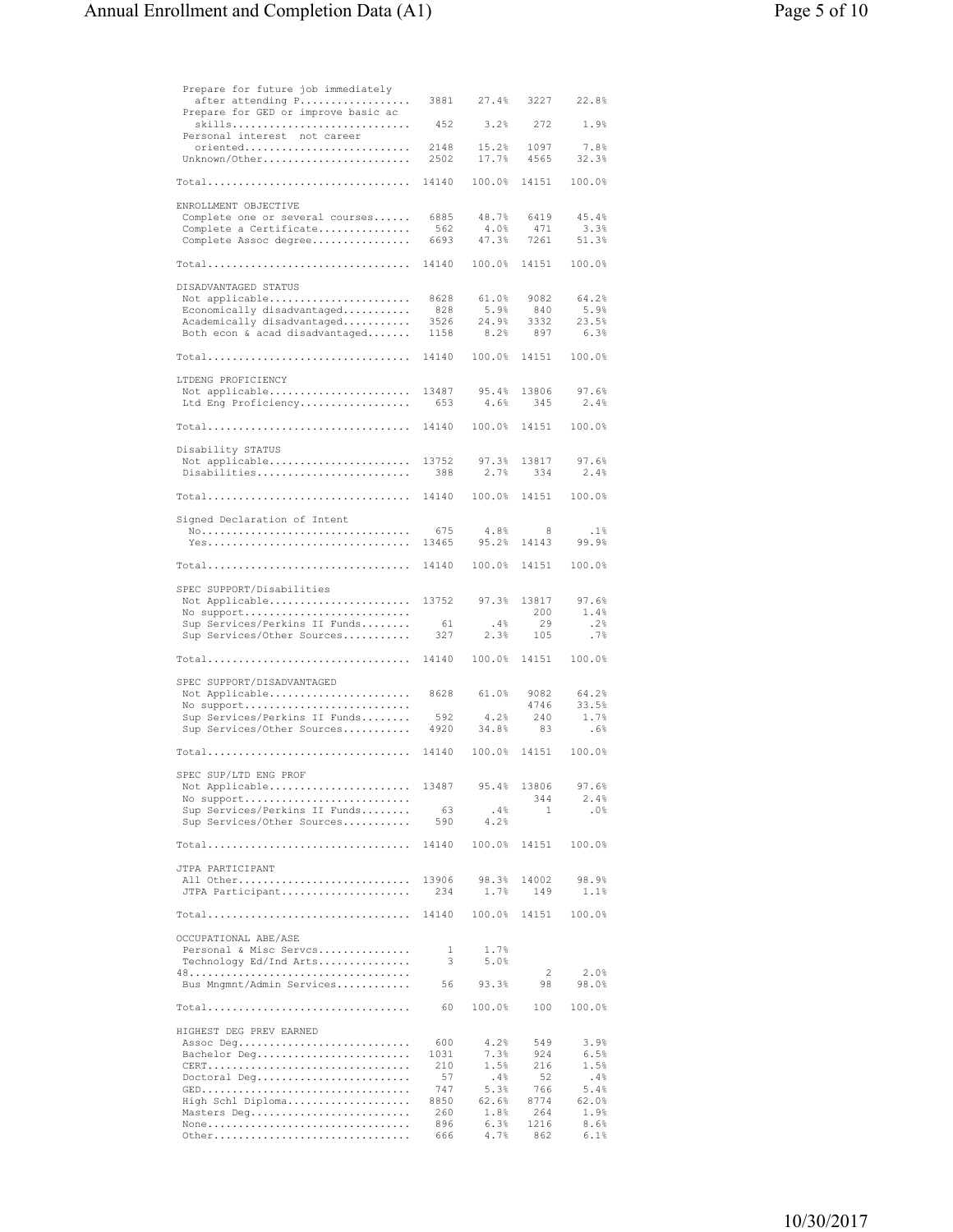| 18. 17 18 1st Professional Deq 27 2% 17 | $.0\%$ |  |  |
|-----------------------------------------|--------|--|--|
|                                         |        |  |  |
|                                         |        |  |  |

 $Source:n:\\\\en{al\al\afy97.sps$  04 Sep 97

## **Return to Top**

## **D. Completion Data**

|                                |                | FISCAL YR |                |               |
|--------------------------------|----------------|-----------|----------------|---------------|
|                                |                | 1996      | 1997           |               |
|                                | Count          | Col %     | Count          | Col %         |
| ACT Test Date                  |                |           |                |               |
| No data                        | 10037          | 71.0%     | 10001          | 70.7%         |
| Prior to Oct 1989              | 956            | 6.8%      | 788            | 5.6%          |
| Oct 1989 and later             | 3147           | 22.3%     | 3362           | 23.8%         |
|                                |                |           |                |               |
| $Total$                        | 14140          | 100.0%    | 14151          | 100.0%        |
|                                |                |           |                |               |
| TYPE OF COMPLETION             |                |           |                |               |
| DID NOT complete a program     | 13251          | 93.7%     | 13223          | 93.4%         |
| Graduate completer             | 889            | 6.3%      | 928            | 6.6%          |
|                                |                |           |                |               |
| Total                          | 14140          | 100.0%    | 14151          | 100.0%        |
|                                |                |           |                |               |
| Prim Cur Pref/No of Completion |                |           |                |               |
| Did not Complete a program     | 13251          | 93.7%     | 13223          | 93.4%         |
| B ABMAAS                       | 5              | .0%       | 14             | .1%           |
| B ACCAAS                       | 29             | .2%       | 21             | .1%           |
| B ACCCER                       | 5              | .0%       | 5              | .0%           |
| B AGBCER                       | $\mathbf{1}$   | .0%       |                |               |
| B BDCAAS                       | 13             | .1%       | 3              | .0%           |
| B BDMCER                       | 3              | .0%       | $\mathbf{1}$   | .0%           |
| B BNKAAS                       | 2              | .0%       | $\overline{4}$ | .0%           |
| B BPMAAS                       | 8              | .1%       | 12             | .1%           |
| B CMSAAS                       |                |           |                |               |
|                                | 3              | .0%       | 12             | .1%           |
| B CPLAAS                       |                |           | 3              | $.0\%$        |
| B CSMCER                       |                |           | 3              | $.0\%$        |
| B EQMAAS                       | 2              | .0%       | 5              | .0%           |
| B EQMCER                       | 1              | .0%       | $\mathbf{1}$   | .0%           |
| B HIHAAS                       | 6              | .0%       | 7              | .0%           |
| B HIMCER                       | 1              | .0%       |                |               |
| B HIRAAS                       | 3              | .0%       |                |               |
| B INDCER                       |                |           | 2              | $.0\%$        |
| B INTCER                       |                |           | $\overline{4}$ | $.0\%$        |
| B IPRCOC                       | 3              | .0%       |                |               |
| B MGTAAS                       | 22             | .2%       | 17             | .1%           |
| B MKTAAS                       | 3              | .0%       | 3              | .0%           |
| B MTAAAS                       | 1              | . $0\%$   |                |               |
| B MTMCER                       | 1              | .0%       | 1              | .0%           |
| B OCAAAS                       | 7              | . $0\%$   | 8              | .1%           |
| B OCDAAS                       | 2              | .0%       |                |               |
| B OCIAAS                       | 12             | .1%       | 4              | .0%           |
| B OCLAAS                       | 8              | .1%       | 7              | .0%           |
| B OCMAAS                       | 5              | . $0\%$   | $\overline{2}$ | .0%           |
| B OCPCER                       | 5              | .0%       | 3              | .0%           |
| B OCTCER                       | 3              | . $0\%$   | $\mathbf{1}$   | .0%           |
| B RESAAS                       | $\mathbf{1}$   | .0%       |                |               |
| B RTLAAS                       | 2              | . $0\%$   |                |               |
| B TRACER                       | 11             | .1%       | 7              | .0%           |
| E AMTCER                       |                |           | 2              | $.0\%$        |
| E AUTAAS                       | 5              | .0%       | 14             | .1%           |
| E BGMCER                       | 3              | .0%       | $\overline{2}$ | .0%           |
| E BRLCOC                       | $\mathbf{1}$   | .0%       |                |               |
| E CBMAAS                       | 1              | .0%       |                |               |
| E CITAAS                       | 7              | .0%       | 6              | .0%           |
| E CMDCER                       | $\overline{c}$ | . $0\%$   | $\overline{2}$ | .0%           |
| E DRTCER                       | 4              | .0%       | $\overline{4}$ | .0%           |
| E ECSAAS                       | 4              | .0%       | 4              | .0%           |
| E ELPCOC                       | 3              | $.0\%$    | 5              | .0%           |
|                                | 4              |           | 7              |               |
| E ELTAAS<br>E ENOCOC           |                | .0%       | $\mathbf{1}$   | .0%<br>$.0\%$ |
|                                |                |           | 1              | .0%           |
| E MFOCER<br>E MFTCER           |                |           | 1              | .0%           |
|                                |                |           |                |               |
| E MPECOC                       | 3              | .0%       |                |               |
| E TTTCOC                       | 67             | .5%       | 47             | .3%           |
| F MCBAAS                       | 3              | .0%       | 4              | .0%           |
| F MCDAAS                       | 10             | .1%       | 8              | .1%           |
| F MCJAAS                       | 2              | .0%       |                |               |
| F MCPAAS                       | 1              | .0%       | 2              | .0%           |
| F MCRAAS                       |                |           | 1              | .0%           |
| F MCVAAS                       | 7              | .0%       | 11             | .1%           |
| G DASCER                       | 9              | .1%       | 8              | .1%           |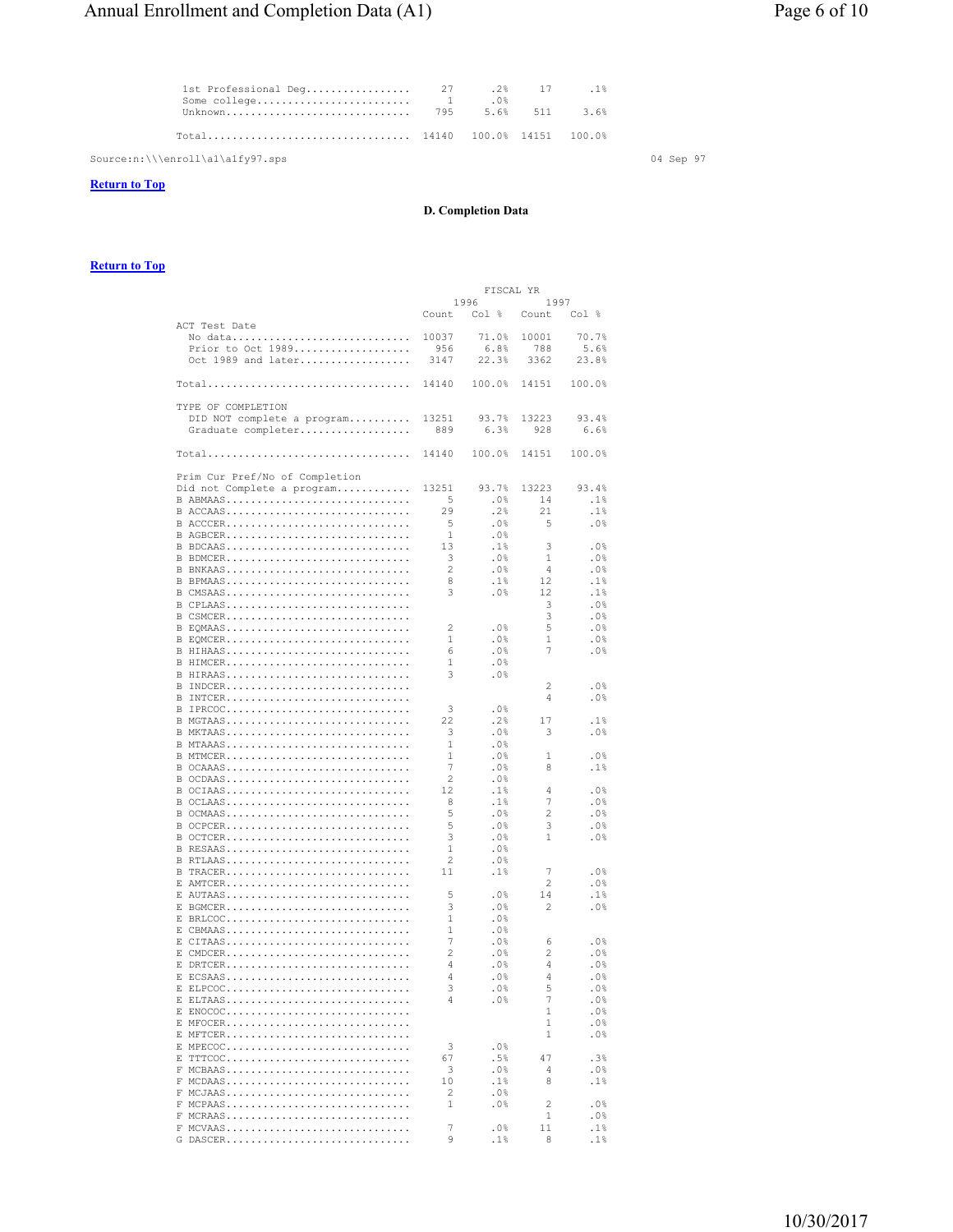| G DHGAAS                                                                      | 34                  | .2%           | 31                  | .2%            |
|-------------------------------------------------------------------------------|---------------------|---------------|---------------------|----------------|
| G OTAAAS                                                                      | 12                  | .1%           | 19                  | .1%            |
| G RTHCEC<br>G RTTAAS                                                          | 7<br>15             | .0%<br>.1%    | 6                   | .0%            |
| G SURCER                                                                      | 8                   | .1%           | 8                   | .1%            |
| G VTTAAS                                                                      | 29                  | .2%           | 26                  | .2%            |
| G XRAAAS                                                                      | 12                  | .1%           | 13                  | .1%            |
| H GAAAA                                                                       | 161                 | 1.1%          | 198                 | 1.4%           |
| M CNAAAS<br>M CNACER                                                          | $\overline{4}$<br>2 | .0%<br>.0%    | 7<br>1              | . $0\%$<br>.0% |
| M VCGAAS                                                                      | 5                   | .0%           | 2                   | . $0\%$        |
| M VCGCER                                                                      | 2                   | . 0%          |                     |                |
| N ASGAS                                                                       | 116                 | .8%           | 143                 | 1.0%           |
| R NURAAS                                                                      | 94                  | .7%           | 104                 | .7%            |
| R PNGCER<br>$S$ CDACOC                                                        | 29<br>1             | .2%<br>. 0%   | 30<br>$\mathbf{1}$  | .2%<br>.0%     |
| $S$ CHDAAS                                                                    | 19                  | .1%           | 21                  | .1%            |
| $S$ CJSAAS                                                                    | 25                  | .2%           | 25                  | .2%            |
| S FSTAAS                                                                      | 1                   | .0%           | 3                   | .0%            |
| Y GSUAGS                                                                      | 9                   | .1%           | 10                  | .1%            |
| $Total \ldots \ldots \ldots \ldots \ldots \ldots \ldots \ldots \ldots \ldots$ | 14140               | 100.0%        | 14151               | 100.0%         |
|                                                                               |                     |               |                     |                |
| PCS/CIP/Degree Completion<br>Gen Assoc/AGS, ALS, AGS                          | 9                   | 1.0%          | 10                  | 1.1%           |
| Bac Transfer/AA, AS                                                           | 277                 | 31.2%         | 341                 | 36.7%          |
| Occup/Technical                                                               | 603                 | 67.8%         | 577                 | 62.2%          |
|                                                                               |                     |               |                     |                |
| Total                                                                         | 889                 | 100.0%        | 928                 | 100.0%         |
| CIP/1st Curriculum                                                            |                     |               |                     |                |
| Agric Bus & Mngment, General                                                  | 6                   | . 7%          | 14                  | 1.5%           |
| Agric Animal Husbndry & Prod Mgt                                              | 3<br>$\overline{c}$ | .3%           | 6                   | .6%            |
| General Retailing Operations<br>General Selling Skills & Sales Op             | 3                   | .2%<br>.3%    | 3                   | .3%            |
| General Distrib Operations                                                    | 1                   | .1%           |                     |                |
| Travel Serv Marktg Operations                                                 | 11                  | 1.2%          | 7                   | .8%            |
| Advertising                                                                   |                     |               | 1                   | .1%            |
| Journalism                                                                    | 2                   | .2%           |                     |                |
| Pub Relations & Organizatnl Comm<br>Radio & TV Broadcasting                   | 1<br>3              | .1%<br>.3%    | 2<br>4              | .2%<br>.4%     |
| Food & Bevrg/Restrnt Op Mgr                                                   | 3                   | .3%           |                     |                |
| Elctrcl, Elctronic & Comm Eng Tech                                            | $\overline{4}$      | .4%           | 7                   | .8%            |
| Computer Maintenance Tech                                                     | 7                   | .8%           | 4                   | .4%            |
| Manufacturing Operations                                                      |                     |               | $\overline{2}$      | .2%            |
| Computeraided Design<br>Child Care Provider/Asst                              | 4<br>20             | .4%<br>2.2%   | 4<br>22             | .4%<br>2.4%    |
| Curric desig for AA & AA&S                                                    | 161                 | 18.1%         | 198                 | 21.3%          |
| Curric desig for AGS AGE & ALS                                                | 9                   | 1.0%          | 10                  | 1.1%           |
| Biol & Physical Sciences                                                      | 116                 | 13.0%         | 143                 | 15.4%          |
| Law Enforcmnt/Police Science                                                  | 25                  | 2.8%          | 25                  | 2.7%           |
| Fire Protect & Safety Tech<br>Bldg/Property Maintenance Mgr                   | $\mathbf{1}$<br>3   | .1%<br>.3%    | 3<br>$\overline{2}$ | .3%<br>.2%     |
| Construction Trades                                                           | 8                   | .9%           | 6                   | .6%            |
| Indust Elctronics Install & Repair                                            | 3                   | .3%           | 5                   | .5%            |
| Auto Mechanic/Tech                                                            | 6                   | .7%           | 17                  | 1.8%           |
| Mechanical Drafting                                                           | 2<br>12             | .2%           | 2<br>8              | $.2$ %         |
| Desktop Pub Equip Operator<br>Truck Bus & Commrcl Vehicle Op                  | 67                  | 1.3%<br>7.5%  | 47                  | .9%<br>5.1%    |
| Design & Visual Communctn                                                     | -1                  | . రశ          | 11                  | 1.2%           |
| Dental Assistant                                                              | 9                   | 1.0%          | 8                   | .9%            |
| Dental Hygienist                                                              | 34                  | 3.8%          | 31                  | 3.3%           |
| Medical Transcript<br>Occup Therapy Assist                                    | 3<br>12             | .3%<br>1.3%   | $\mathbf{1}$<br>19  | .1%<br>2.0%    |
| Vet Assist/Animal Health Tech                                                 | 29                  | 3.3%          | 26                  | 2.8%           |
| Medical Radiol Tech                                                           | 12                  | 1.3%          | 13                  | 1.4%           |
| Respiratory Therapy Tech                                                      | 15                  | 1.7%          | 6                   | .6%            |
| Surgical/Operating Room Tech                                                  | 8                   | .9%           | 8                   | .9%            |
| Radiation Therapy Assist<br>Nursing                                           | 7<br>94             | .8%<br>10.6%  | 104                 | 11.2%          |
| Practical Nurse                                                               | 29                  | 3.3%          | 30                  | 3.2%           |
| Bus Admin & Mgt, General                                                      | 22                  | 2.5%          | 17                  | 1.8%           |
| Logistics & Materials Mgt                                                     | 1                   | .1%           | 1                   | .1%            |
| Accounting Tech                                                               | 34<br>8             | 3.8%          | 26<br>3             | 2.8%           |
| Admin Assist/Secrtrl Sci, General<br>Executive Assist/Secretary               | 7                   | .9%<br>.8%    | 8                   | .3%<br>.9%     |
| Legal Admin Assist/Secretary                                                  | 8                   | . 9%          | 7                   | .8%            |
| Medical Admin Assist/Secretary                                                | 5                   | .6%           | $\overline{2}$      | .2%            |
| Info Process/Data Entry Tech                                                  | 15                  | 1.7%          | 5                   | .5%            |
| Independent Business Management                                               | 2                   | .2%           | 2<br>4              | .2%            |
| Banking & Financl Supprt Serv<br>Hotel/Motel & Restrnt Mgt                    | 7                   | .8%           | $\boldsymbol{7}$    | .4%<br>$.8\%$  |
| International Business Management                                             |                     |               | $\sqrt{4}$          | .4%            |
| CIS:<br>Microcomputer                                                         |                     |               | 3                   | $.3\%$         |
| Bus Computer Programmer                                                       | 31                  | 3.5%          | 32                  | 3.4%           |
| Bus Systems Network & Telecomm<br>Real Estate                                 | 6<br>1              | .7%<br>$.1\%$ | 8                   | .9%            |
|                                                                               |                     |               |                     |                |
| Total                                                                         | 889                 | 100.0%        | 928                 | 100.0%         |
|                                                                               |                     |               |                     |                |

PCS/2nd Curriculum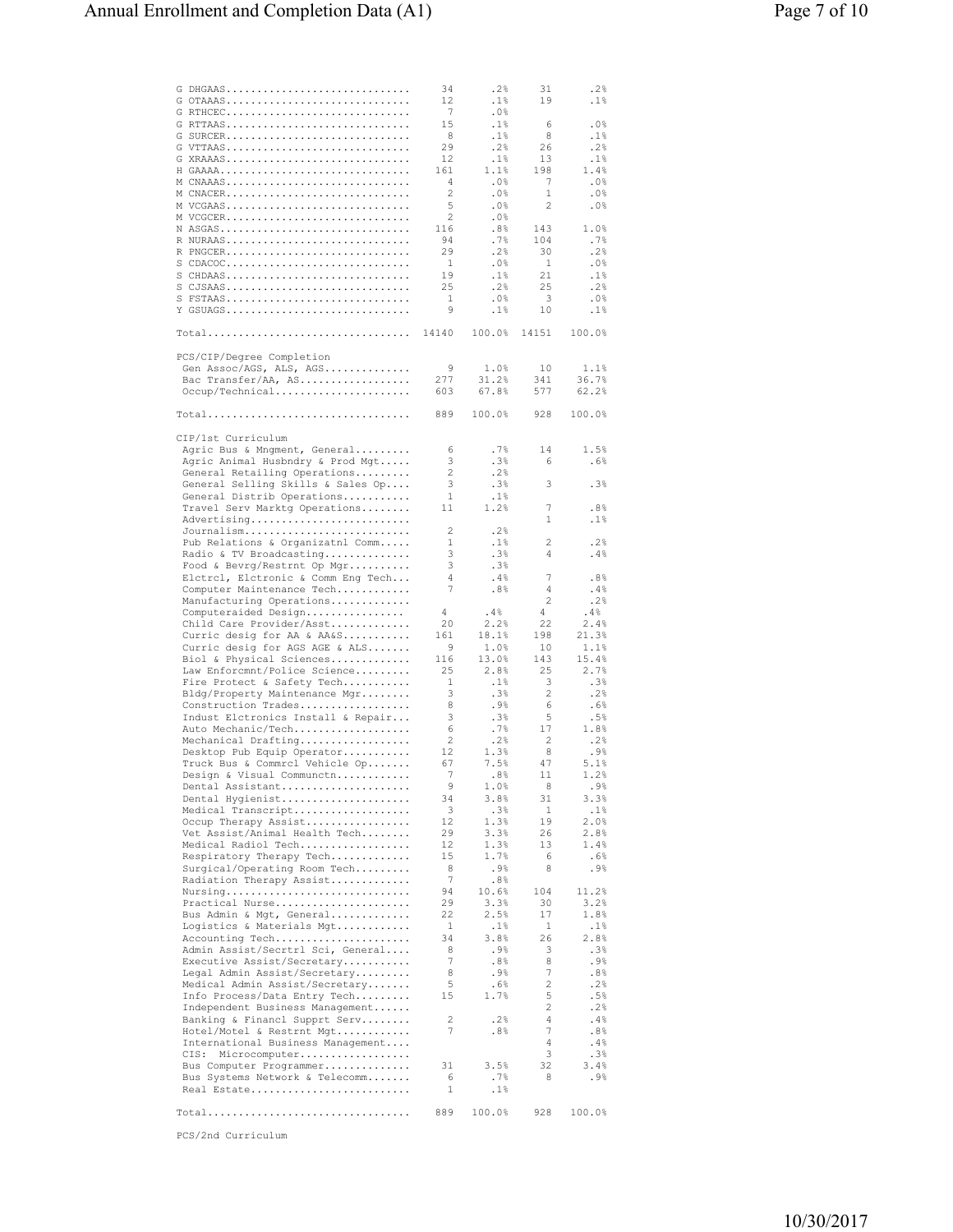| Gen Assoc/AGS, ALS, AGS<br>Bac Transfer/AA, AS<br>Occup/Technical                                                                                                            | 2<br>5                                    | 28.6%<br>71.4%                                          | $\mathbf{1}$<br>$\mathbf{1}$<br>13               | 6.7%<br>6.7%<br>86.7%                                  |  |
|------------------------------------------------------------------------------------------------------------------------------------------------------------------------------|-------------------------------------------|---------------------------------------------------------|--------------------------------------------------|--------------------------------------------------------|--|
| $Total$                                                                                                                                                                      | 7                                         | 100.0%                                                  | 15                                               | 100.0%                                                 |  |
| CIP/2nd Curriculum<br>General Selling Skills & Sales Op<br>Food & Bevrg/Restrnt Op Mgr                                                                                       | $\mathbf{1}$                              | 14.3%                                                   | $\mathbf{1}$<br>$\overline{c}$<br>$\overline{c}$ | 6.7%<br>13.3%<br>13.3%                                 |  |
| Computer Maintenance Tech<br>Curric desig for AA & AA&S<br>Curric desig for AGS AGE & ALS                                                                                    | 1                                         | 14.3%                                                   | $\mathbf{1}$                                     | 6.7%                                                   |  |
| Biol & Physical Sciences<br>Indust Elctronics Install & Repair                                                                                                               | $\mathbf{1}$<br>1                         | 14.3%<br>14.3%                                          | $\mathbf{1}$                                     | 6.7%                                                   |  |
| Auto Mechanic/Tech<br>Desktop Pub Equip Operator                                                                                                                             |                                           |                                                         | $\mathbf{1}$<br>$\overline{c}$                   | 6.7%<br>13.3%                                          |  |
| Design & Visual Communctn<br>Surgical/Operating Room Tech                                                                                                                    | $\overline{c}$                            | 28.6%                                                   | $\mathbf{1}$                                     | 6.7%                                                   |  |
| Bus Admin & Mgt, General<br>Admin Assist/Secrtrl Sci, General                                                                                                                | $\mathbf{1}$                              | 14.3%                                                   | 2                                                | 13.3%                                                  |  |
| Info Process/Data Entry Tech<br>Bus Computer Programmer                                                                                                                      |                                           |                                                         | 1.<br>1.                                         | 6.7%<br>6.7%                                           |  |
| Total                                                                                                                                                                        | 7                                         | 100.0%                                                  | 15                                               | 100.0%                                                 |  |
| Degree/1st Currilum<br>AS $(1.1)$<br>AGS, ALS, AGE $(1.0)$<br>Occup Cert of 30 sem hrs/more (1.2).<br>Occup Cert of LT 30 sem hrs $(1.2)$<br>Assoc in Eng Sc $(AES)$ $(1.2)$ | 161<br>113<br>428<br>- 9<br>97<br>78<br>3 | 18.1%<br>12.7%<br>48.1%<br>1.0%<br>10.9%<br>8.8%<br>.3% | 198<br>136<br>436<br>10<br>87<br>54<br>7         | 21.3%<br>14.7%<br>47.0%<br>1.1%<br>9.4%<br>5.8%<br>.8% |  |
| $Total \ldots \ldots \ldots \ldots \ldots \ldots \ldots \ldots \ldots \ldots$                                                                                                | 889                                       | 100.0%                                                  | 928                                              | 100.0%                                                 |  |
| Degree/2nd Curriculum<br>AA $(1.1)$<br>AS $(1,1)$<br>AAS (2.2)<br>AGS, ALS, AGE $(1.0)$<br>Occup Cert of 30 sem hrs/more (1.2).<br>Occup Cert of LT 30 sem hrs (1.2)         | 1<br>$\mathbf{1}$<br>$\mathfrak{D}$<br>3  | 14.3%<br>14.3%<br>28.6%<br>42.9%                        | 1<br>10<br>1<br>$\mathbf{1}$<br>2                | 6.7%<br>66.7%<br>6.7%<br>6.7%<br>13.3%                 |  |
| Total                                                                                                                                                                        | 7                                         | 100.0%                                                  | 15                                               | 100.0%                                                 |  |
| Signed Declaration of Intent<br>Yes                                                                                                                                          | 675<br>13465                              | 4.8%<br>95.2%                                           | 8<br>14143                                       | .1%<br>99.9%                                           |  |
| $Total \ldots \ldots \ldots \ldots \ldots \ldots \ldots \ldots \ldots \ldots$                                                                                                | 14140                                     | 100.0%                                                  | 14151                                            | 100.0%                                                 |  |

 $\texttt{Source-in:\\\\enroll\{a1\q1\q27.\,sps}\text{\hspace{0.5cm}} \textbf{04 \hspace{0.5cm} \text{Sep 97}}$ 

### **Return to Top**

# **E. Requirements Data**

|                                     | FISCAL YR    |                         |              |                  |
|-------------------------------------|--------------|-------------------------|--------------|------------------|
|                                     | 1996<br>1997 |                         |              |                  |
|                                     |              | Count Col % Count       |              | Col <sub>s</sub> |
| Shared Data Dummy SSN               |              |                         |              |                  |
| Valid SSN                           |              | 14111 99.8% 14076 99.5% |              |                  |
| Dummy ID                            |              | 29.28                   |              | 75 .5%           |
|                                     |              |                         |              |                  |
| $Total$                             |              | 14140 100.0% 14151      |              | 100.0%           |
|                                     |              |                         |              |                  |
| Shared D Enrollment Type            |              |                         |              |                  |
| All others                          |              | 9605 67.9% 9650         |              | 68.2%            |
| First time Freshman new to higher   |              |                         |              |                  |
|                                     |              | 28.2%                   | 3989         | 28.2%            |
| First time transfer new to Parkland |              |                         |              |                  |
| w/ higher ed exp                    |              |                         | $3.9%$ 512   | 3.6%             |
|                                     |              |                         |              |                  |
| Total                               | 14140        |                         | 100.0% 14151 | 100.0%           |
|                                     |              |                         |              |                  |
| Min Req Status for AA/AS Students   |              |                         |              |                  |
| Not applicable/Not AA or AS         |              | 10337 73.1% 10382       |              | 73.4%            |
| Yes, thru hi schl coursework        |              | 296 2.1% 346            |              | 2.4%             |
| Yes, thru means other than h s      |              |                         |              |                  |
| coursewrk (testing, etc.)           |              | 1826 12.9% 1551         |              | 11.0%            |
| No, not met all standards           |              | 85 6% 265 1.9%          |              |                  |
| Not eval/data not available         | 1596         | 11.3%                   | 1607 - 160   | 11.4%            |
|                                     |              | 14140 100.0% 14151      |              | 100.0%           |
| Total                               |              |                         |              |                  |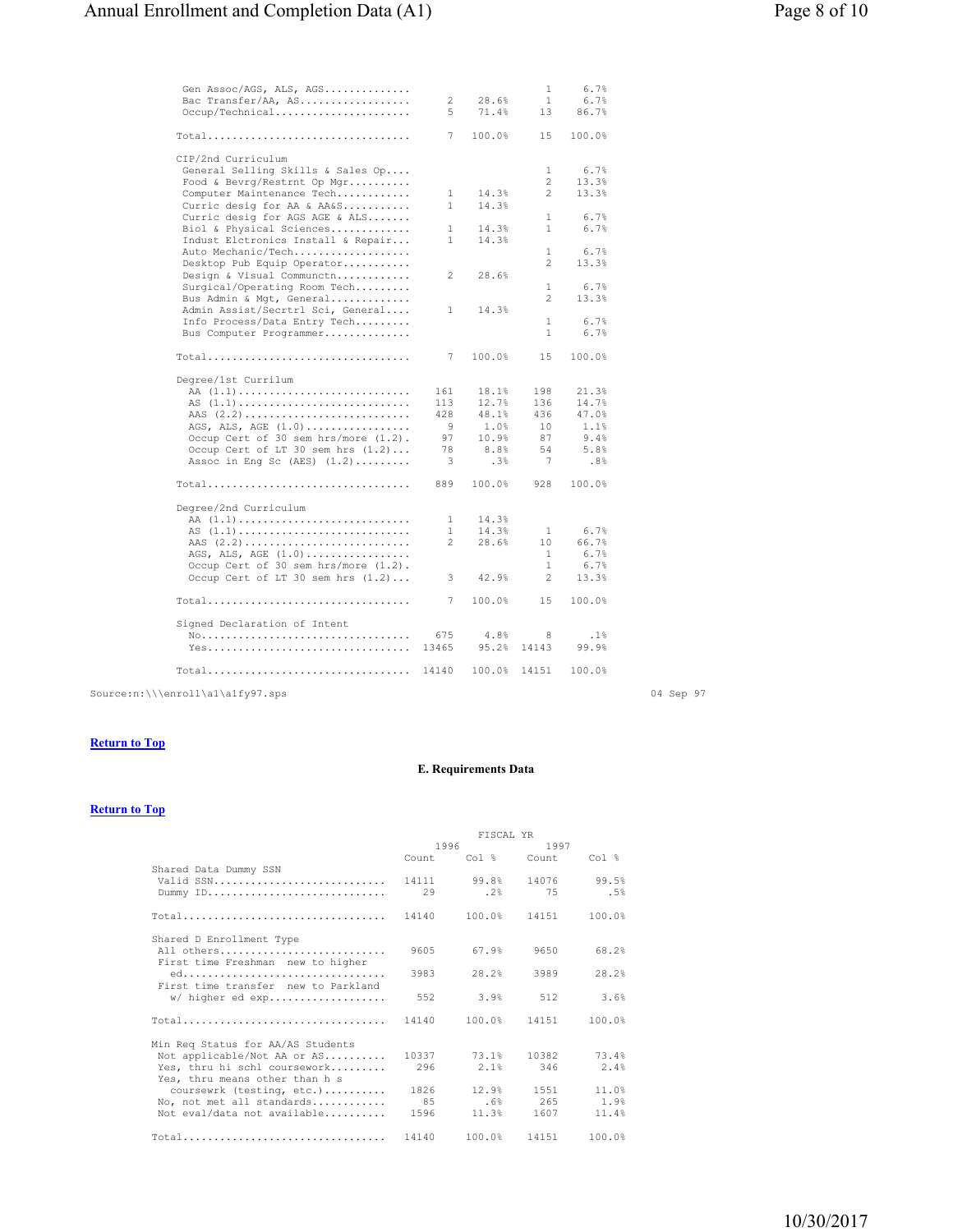| Term Min Reg Met                                                                 |                |        |       |        |           |
|----------------------------------------------------------------------------------|----------------|--------|-------|--------|-----------|
| Requirements not met                                                             | 12018          | 85.0%  | 12254 | 86.6%  |           |
| $Summer \dots \dots \dots \dots \dots \dots \dots \dots \dots \dots \dots \dots$ | 125            | .9%    | 150   | 1.1%   |           |
| Fall                                                                             | 1034           | 7.3%   | 1080  | 7.6%   |           |
| $Spring \ldots \ldots \ldots \ldots \ldots \ldots \ldots$                        | 963            | 6.8%   | 667   | 4.7%   |           |
| $Total$                                                                          | 14140          | 100.0% | 14151 | 100.0% |           |
| FY Min Reg Met                                                                   |                |        |       |        |           |
| Requirements not met                                                             | 12018          | 85.0%  | 12254 | 86.6%  |           |
|                                                                                  | $\overline{1}$ | .0%    |       |        |           |
|                                                                                  | 342            | 2.4%   | 170   | 1.2%   |           |
|                                                                                  | 738            | 5.2%   | 392   | 2.8%   |           |
|                                                                                  | 1041           | 7.4%   | 657   | 4.6%   |           |
|                                                                                  |                |        | 678   | 4.8%   |           |
| Total                                                                            | 14140          | 100.0% | 14151 | 100.0% |           |
| Transfer Plans                                                                   |                |        |       |        |           |
|                                                                                  | 8481           | 60.0%  | 8484  | 60.0%  |           |
| Yes                                                                              | 5659           | 40.0%  | 5667  | 40.0%  |           |
| Total                                                                            | 14140          | 100.0% | 14151 | 100.0% |           |
| Source:n:\\\enroll\al\a1fy97.sps                                                 |                |        |       |        | 04 Sep 97 |
|                                                                                  |                |        |       |        |           |

# **Return to Top**

#### **F. Credit Hour Data**

|                                 | FISCAL YR |       |
|---------------------------------|-----------|-------|
|                                 | 1996      | 1997  |
|                                 |           |       |
| Summer Cred Enrolled            |           |       |
|                                 | .00       | .00   |
| Maximum                         | 16.00     | 18.00 |
| Mean                            | 1.27      | 1.35  |
| Median                          | .00       | .00   |
| Mode                            | .00       | .00   |
|                                 | 18002     | 19111 |
|                                 |           |       |
| Summer CH earned                |           |       |
| Minimum                         | .00       | .00   |
| Maximum                         | 16.00     | 18.00 |
| Mean                            | 1.09      | 1.12  |
| Median                          | .00       | .00   |
| Mode                            | .00       | .00   |
|                                 | 15393     | 15847 |
|                                 |           |       |
| Fall Cred Hrs Enrolled          |           |       |
| Minimum                         | .00       | .00   |
| Maximum                         | 27.00     | 27.00 |
|                                 | 5.44      | 5.41  |
| Mean<br>Median                  | 3.00      | 3.00  |
|                                 | .00       | .00   |
| Mode                            | 76965     | 76553 |
|                                 |           |       |
| Fall CH earned                  |           |       |
| Minimum                         | .00       | .00   |
| Maximum                         | 24.00     | 20.00 |
| Mean                            | 4.05      | 4.03  |
| Median                          | 1.00      | .00   |
| Mode                            | .00       | .00   |
|                                 | 57265     | 56978 |
| Sum                             |           |       |
| Spring Cred Hrs Enrolled        |           |       |
| Minimum                         | .00       | .00   |
| Maximum                         | 26.00     | 24.00 |
| Mean                            | 5.15      | 5.22  |
| Median                          | 3.00      | 3.00  |
| Mode                            | .00       | .00   |
|                                 | 72760     | 73828 |
|                                 |           |       |
| Spring CH earned                |           |       |
| Minimum                         | .00       | .00   |
| Maximum                         | 26.00     | 22.00 |
| Mean                            | 3.82      | 3.82  |
| Median                          | .50       | .00   |
| Mode                            | .00       | .00   |
|                                 | 54051     | 53994 |
|                                 |           |       |
| Shared Summer CH enr            |           |       |
| Minimum                         | .00       | .00   |
| Maximum<br>$\mathbf{1}$         | 16.00     | 18.00 |
| Mean<br>$\sim$ $\sim$<br>$\sim$ | 1.16      | 1.19  |